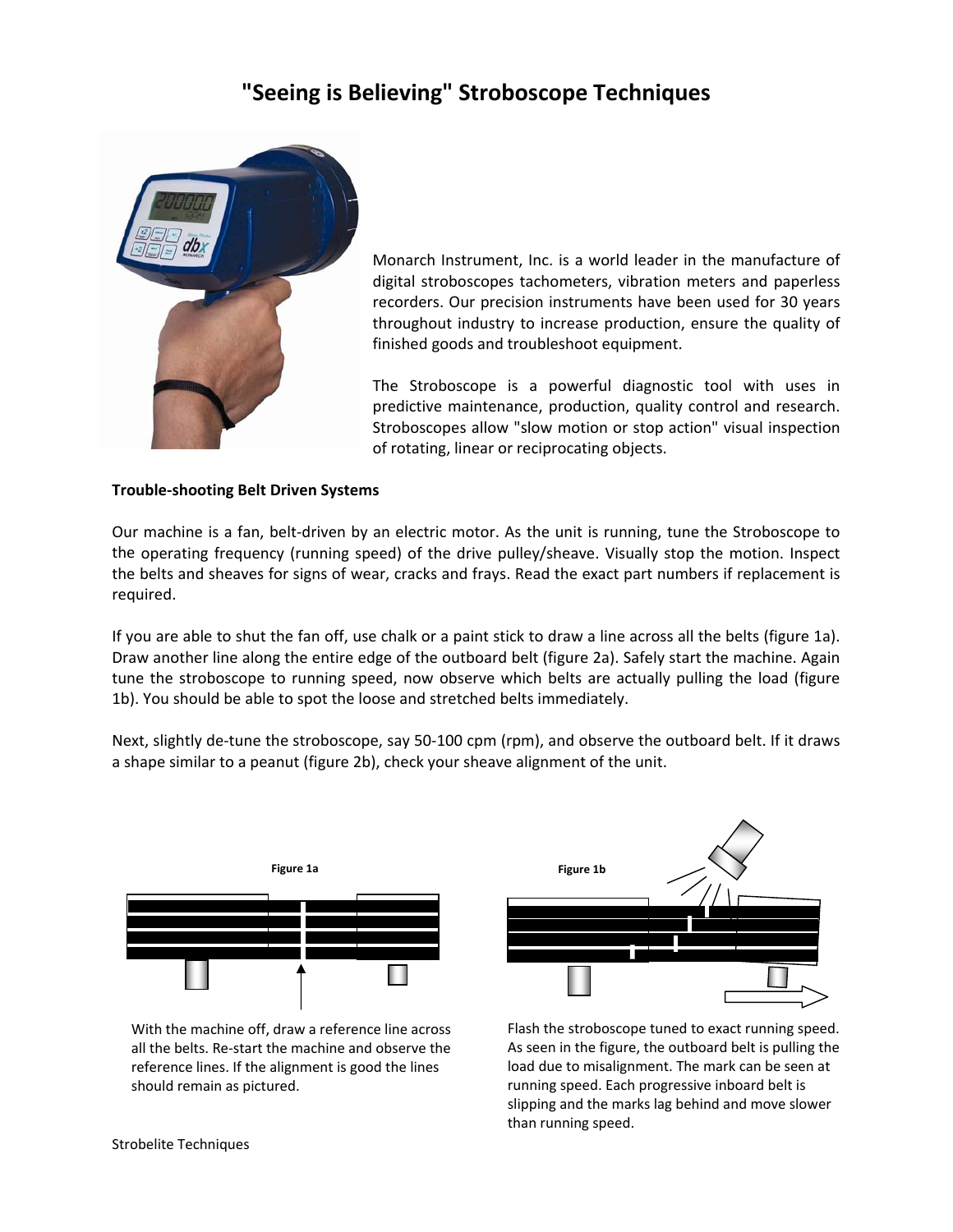

Stop machine. Place chalk on outer edge and slowly hand turn the sheaves. This will leave a mark the entire length of the belt.



As the machine runs, tune to running speed. Slightly de‐tune stroboscope and view belt profile. If the peanut shape is observed, check alignment.

# **Can't shut it down?**

To check for belt slippage without shutting off the unit: Tune the stroboscope the exact running speed of the sheave you want to inspect, carefully view the belts at the sheave. The belts and the sheave should all appear stopped. If there is any slippage you will see a belt slowly creeping while the sheave is "frozen."

#### **Taperlock Sheaves, Finding bent pulleys, shafts and blades.**

Many belt systems make use of the taperlock bushing on the sheave. Because unequal pull on the installing bolts can cause these sheaves to "tip", use the following technique to check for axial concentricity. Tune the stroboscope to operating speed and observe the sheave. Next, double the speed of the stroboscope and observe the maximum displacement of the sheave. If the sheave appears to move a great deal, check the run‐out with a dial indicator and re‐align the sheave. **This method will work for any rotating component when checking for maximum displacement. Belts, bent pulleys, bent blades and bent shafts may be observed with this method.**



**Actual Running Speed 1500 rpm Side view**

**2x Actual Running Speed 3000 rpm Observe maximum displacement or wobble.**

#### **Proper Tuning**

Stroboscopes should be used with caution. For safety, inform those around you that the shaft or rotating part is still moving but the strobing light makes it "appear" to be stopped. When tuning the stroboscope there are several times when the object will appear to be stationary. The highest CPM/RPM giving a single image is the exact running speed. Always check the drive unit name plate to confirm the actual running speed range. Other single images will occur at sub‐harmonic rates (i.e. 1/2 x, 1/4x, 1/8x running speed). Similar images can be seen by tuning to harmonics of operating speed (i.e. 2x, 4x, 8x, running speed). If looking at a shaft with one key way, tuned to 3x running speed or the  $3^{rd}$  harmonic,